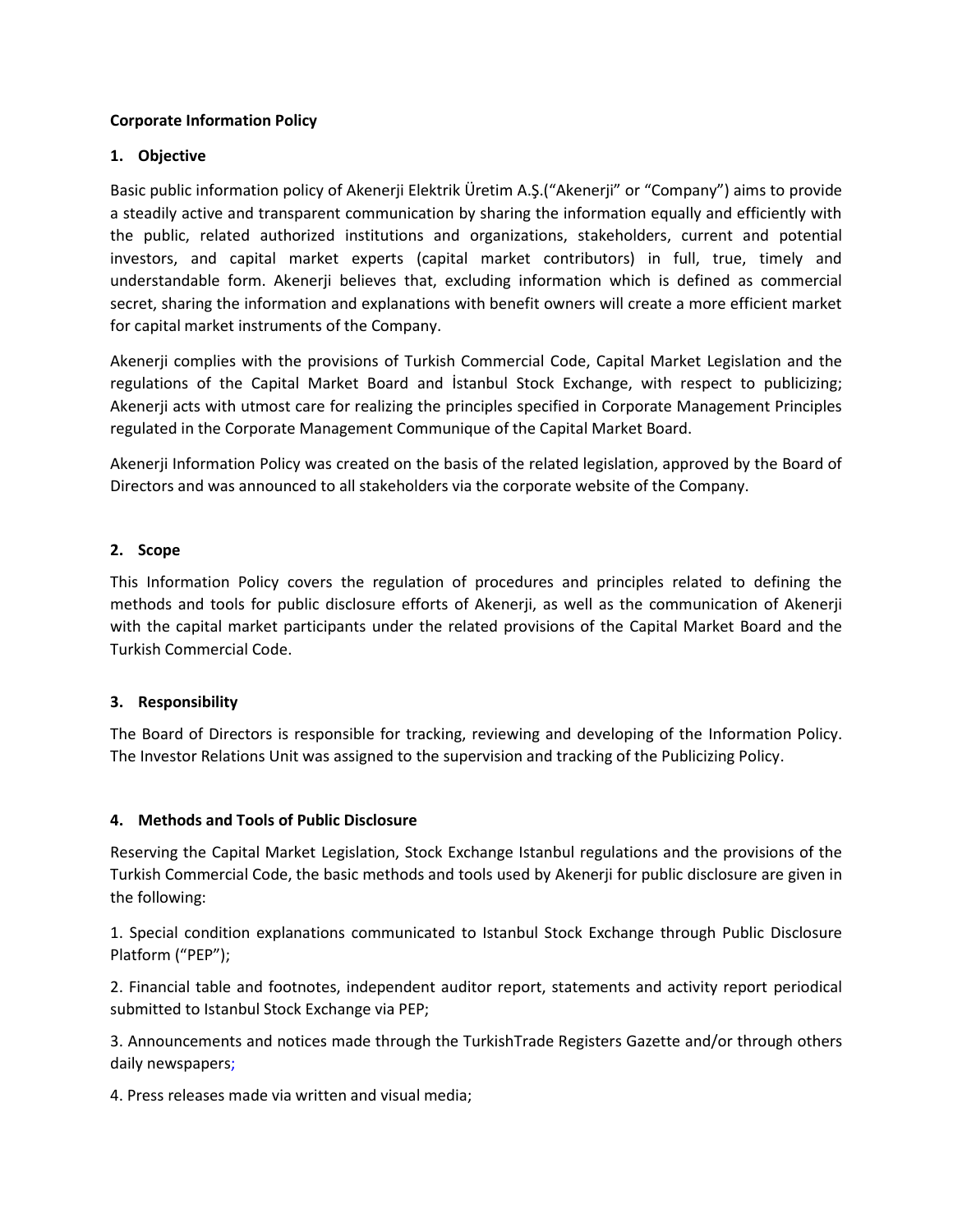5. informing interviews and meetings made with the Capital Market Board participants either face to face or by other selected means of cummunication;

6. Corporate website and informed society services, e-manage screens;

7. Communication methods and tools such as telephone, electronic mail, etc.;

8. Presentations with Information about the company;

9. Annual and interim activity reports;

10. Other information and documents issued pursuant to the regulations of the capital market board. Other information and documents issued pursuant to Capital Market Regulations.

## **5. Persons Authorized to Disclose to the Public**

Except the notices mentioned above, requests for verbal or written information submitted by capital market participants will be satisfied in writing or verbally by the Investor Relations Unit or, according to the content of the request, satisfied in writing and/or verbally under the knowledge of the Investor Relations Unit and under the knowledge and with approval of the line manager. Releases to written and visual media will be made by the corporate communication unit.

Beyond that, Akenerji employees are not allowed to answer questions from capital market participants, unless assigned for it. Incoming requests for information will be referred to Investment Relations Unit.

## **6. Disclosure of Special Conditions to the Public**

Disclosure of special conditions consisting of continuous and internal information will be prepared and disclosed without delay according to the recommendation of the related units (Law, Corporate Communication, etc.) under the coordination of the Investment Relations unit in compliance with the "Communique for Special Conditions", excluding information which is trade secret. Special condition disclosures will be organized to contain timely, correct, true, comprehensible, adequate and far from misleading statements in order to help the individuals and/or entities to make use of the statements to make a decision.

Disclosure of special conditions will be made timely, correctly and will be true, comprehensible, adequate and far from any misleading information in order to help the decision making process of individuals or entities to make use of such disclosure.

Disclosure of special conditions and financial statements will be sent to PEP under the regulations of Istanbul Stock Exchange and SPK with that respect, together with authorized electronic signatures and will be published in the corporate internet web site of the Company, so that the disclosure will take place not later than on the next day and will be retained by the corporate internet website for at least five (5) years. In the event of conditions specified in the related regulations, disclosure of special conditions may be postponed.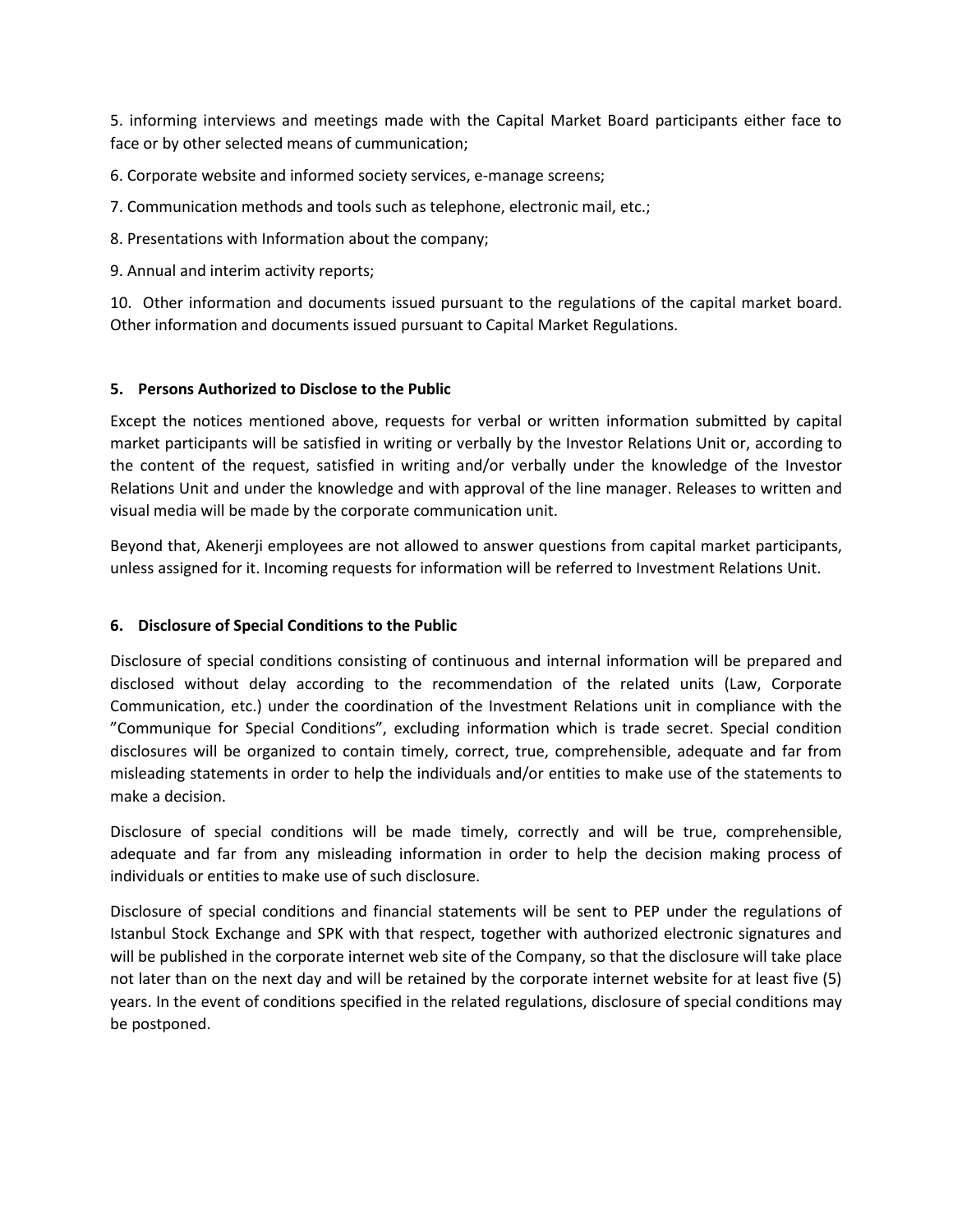### **7. Disclosure of Financial Statements to the Public**

Akenerji financial statements are prepared in quarterly periods, based on the Capital Market Legislation,on the basis of TMS/TFRS published by the Public Supervision Agency ("PSA"). The statements will then pass through semiannual limited review and annual financial statements will be subject to independent audit. Financial statements, footnotes and the independent auditor report, which are submitted to the Board of Directors with the affirmative opinion of the Committee Responsible for Audit in compliance with the Capital Market Legislation will be announced via the public disclosure platform together with a statement of Responsibility, the correctness of which will be specified by authorized persons. Financial statements related to past periods and their foot notes are given in the corporate internal website of the Company.

## **8. Activity Report**

Annual and interim activity reports are prepared in compliance with the Turkish Commercial Code and the Capital Market Legislation. Activity reports for the 3<sup>rd</sup>, 6<sup>th</sup> and 9<sup>th</sup> month are published together with interim period financial statements. The annual activity report is prepared within the period of time specified in the Capital Market Legislation, disclosed to public and is made available to inspection by shareholders at least three weeks in advance of the Ordinary General Assembly.

## **9. Corporate Internet Website(www.akenerji.com.tr)**

The matters specified in the Corporate Management Communique of the Capital Market Board will take place in addition to compulsory information under the related legislation in enlighting the public and providing transparency.

Most of the information given in the website are given both in Turkish and English versions.

## **10. Defining Persons With Administrative Responsibility and Creating the List of Persons authorized to Have Access to Internal Data**

The list of persons with access to internal data includes the directors of the Company, persons who are not directors but have regular access to internal information related to the Company either directly or indirectly along with the authority to make managerial decisions that shall influence the future development and commercial targets of the Company ('Persons with Administrative Responsibility'), persons who are closely related with those persons, and other persons who act for the partnership and have regular or incidental access to internal information directly or indirectly. The list which is established on the Central Registration System under Central Registry Agency is updated and published by means of corporate website. Main shareholders and affiliates of the Company as well as their managers and applicable employees are considered among those who have access to internal information.

Istanbul Stock Exchange is duly informed of any transaction exceeding the minimum amount specified in the relevant communiqué of CMB within one calendar year by persons who have administrative responsibility within the partnership and persons who are closely related to them with respect to shares representing company capital and other capital market instruments based on those shares as well as any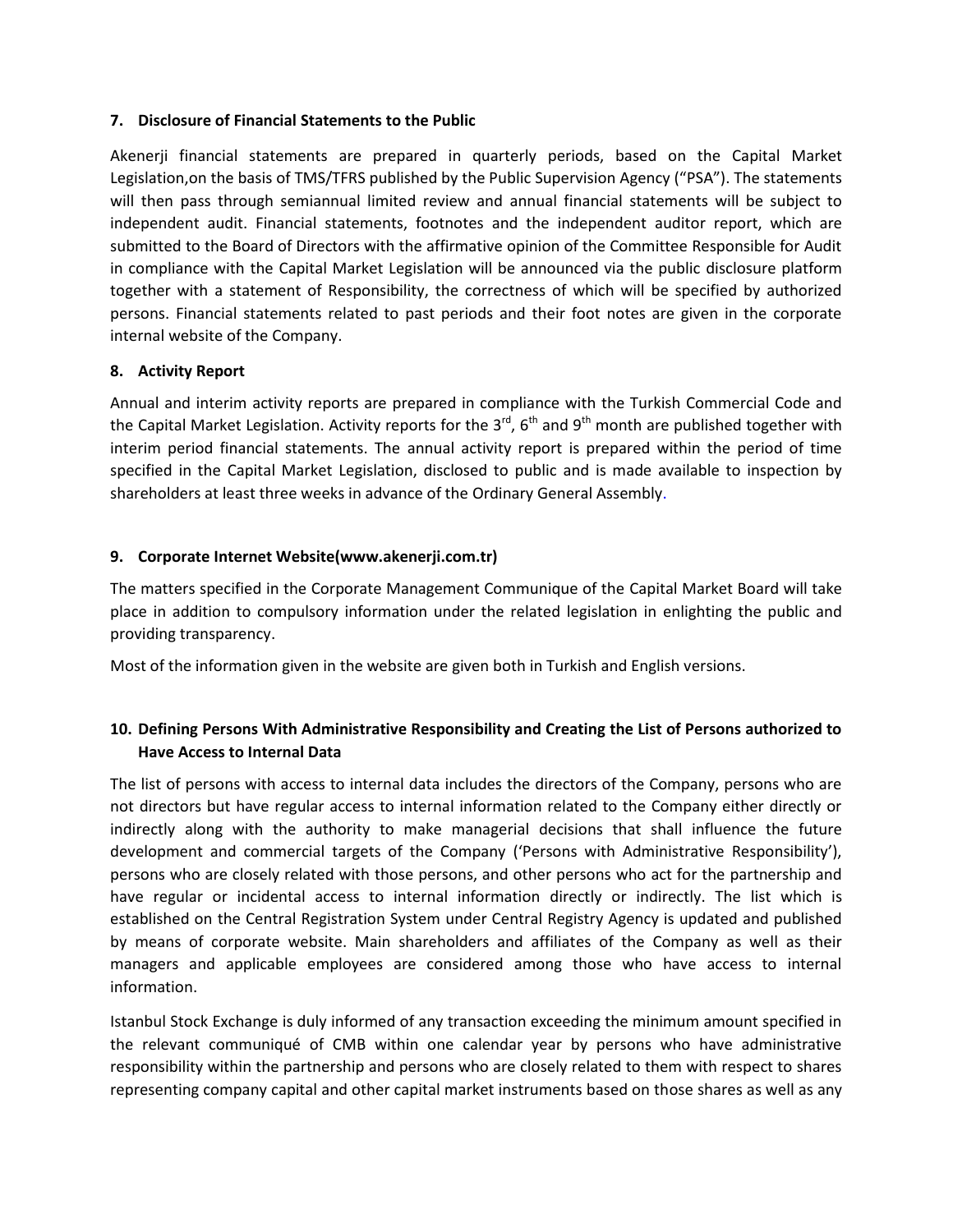transaction leading to the total voting rights or capital share in the partnership to remain below/above the relevant rates by the person who performs the transaction.

# **11. Postponement of Public Disclosure of Internal Information**

Internal Information is defined as the information, events and developments that have the potential to influence the value and price of capital market instruments or investment decisions of investors despite not being disclosed to the public for the time being.

Pursuant to article 6 of Special Conditions Communiqué by Capital Market Board;

1) Our Company may postpone public disclosure of internal information so as not to inflict any harm on its lawful interests by assuming all the responsibility itself provided that it shall not cause the investors to be misled and ensure that such information is kept confidential.

2) As soon as the reasons leading to postponement of public disclosure of internal information are eliminated, our Company discloses the internal information to the public in line with the principles specified in Special Conditions Communiqué. The announcement shall explain the postponement decision and underlying reasons. In case the postponed internal information does not occur, an announcement may not be made.

3) The Company is obliged to ensure the confidentiality of the internal information which is postponed and check access to that information.

In that respect, the company shall be liable for;

a) Introducing effective regulations that shall prevent access to that information by persons other than those who are included in the list of persons with access to internal information,

b) Taking measures to ensure that persons with access to internal information assume the obligations related to the internal information as provided in the Law and relevant regulations and they are informed of the sanctions related to abuse or dissemination of the information,

c) Disclosing the internal information in the event that the confidentiality of said information could not be protected.

4) A board resolution shall be adopted about the impact of the postponement on the protection of lawful benefits of the Company, that such postponement does not constitute the risk of misleading investors and that precautions have been taken for protecting confidentiality of such information during the postponement or written consent of the authorized person shall be received about those matters if duly authorized by the board of directors.

5) In case of any condition provided in article 5.2 of Special Conditions Communiqué by CMB, the relevant persons may exercise the right to postpone the announcement of internal information indicated in article 6 of Special Conditions Communiqué. Article 6.4 of Special Conditions Communiqué shall be applicable upon the notification to be made by those persons to our Company.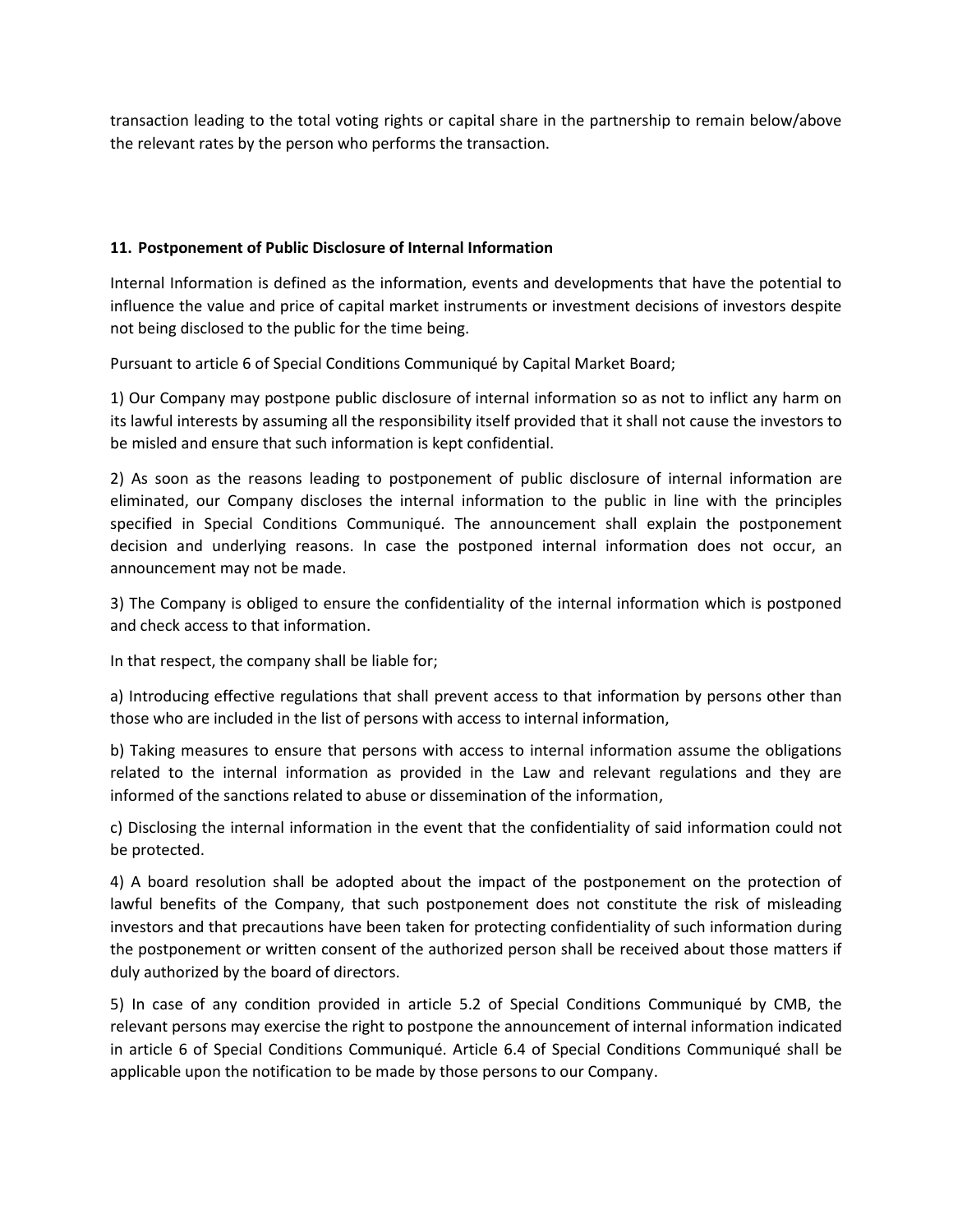### **12. Precautions for Providing Confidentiality of Internal Information until Public Disclosure**

As a general principle, employees who are in possession of internal information may not disclose any information that is not publicly disclosed and regarded as special condition to any third party. If it is determined such employees have disclosed internal information to third persons unintentionally and it becomes evident that it shall be impossible to provide confidentiality of the information under Capital Market regulations, a special condition disclosure shall be made instantly. In case of postponement of disclosure, the list of persons in possession of the information at the time of postponement decision shall be prepared and "Akenerji List of Persons with Access to Internal Information" shall be updated accordingly. Necessary activities shall be conducted for informing both those persons and other persons having access to the information and reasonable precautions shall be taken. Persons who are available in the list of persons with access to the internal information shall be duly informed by the Investment Relations Unit to ensure that internal information is maintained with due respect for confidentiality rules until specific conditions, financial and operational outcomes are disclosed to the public. The Company signs non-disclosure agreements with third party suppliers rendering consultancy, translation and similar services according to which they need and use internal information in the name of the Company while performing their duties and ensures that such providers also assume confidentiality obligations with respect to such information.

## **13. Communication with Capital Market Participants**

Akenerji may not give any guidance with respect to expectations for the interim period and annual operational results. Instead, Akenerji prefer communicating critical issues affecting operational results, strategic approaches and important elements ensuring better understanding of the industry and operational environment to capital market participants. Significant/private information not disclosed to the public shall not be shared with capital market participants during non-public interviews held with those persons.

### **14. Vis-à-vis meetings**

Vis-à-vis meetings held with capital market participants on one-to-one basis or in groups form an important part of the programs intended for the development of Investment Relations. Nevertheless, new information shall not be disclosed in those meetings and important and private information not disclosed to the public shall not be shared with the participants.

### **15. Prohibited and Silent Period**

Persons with access to internal information or regular information in the entire Company and Affiliates/Partnerships subject to Joint Management or their spouses, children and housemates are prohibited to make trade during the period beginning from the end of the fiscal term in which financial statements and reports and independent audit reports (semi-annual and annual financial statements) till the time the statements and reports are disclosed to the public in line with the regulation owing to the prohibited period implementation applicable for the shares of Akenerji.

The company may avoid disclosing matters regarding financial structure of the company to the analysts, investors, and other capital market participants at specific periods of the year so as to prevent unfair